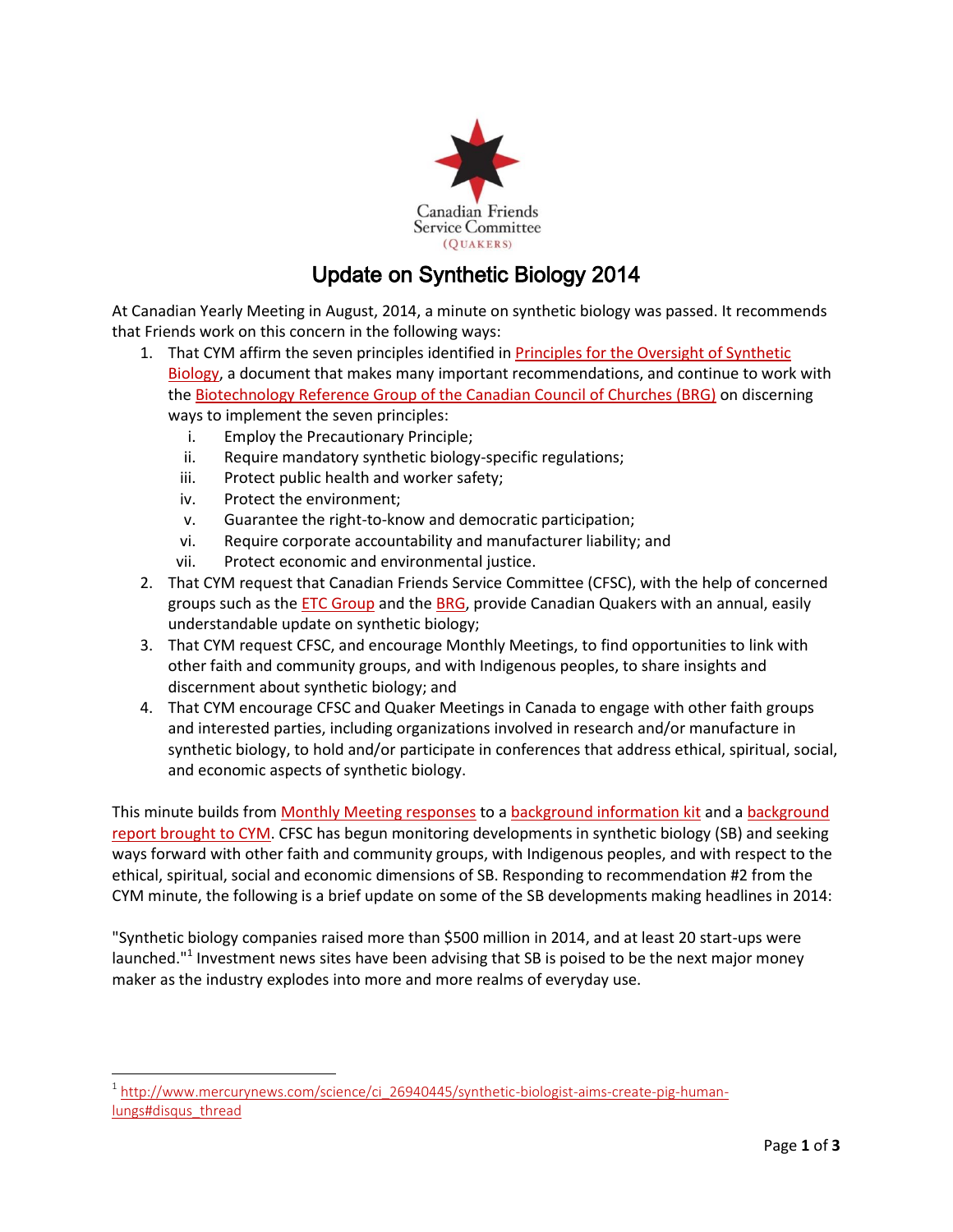Trends necessary for the success of the SB industry have continued this year. These include decreasing costs of genetic sequencing, increasing speed of computers, and improvements in the field of "machine learning" (computers' increasing abilities to meaningfully work with vast amounts of data).

A Silicon Valley newspaper reports<sup>2</sup> that using computer coding, scientists are rewriting a pig's genome with the hope that it will grow lungs usable by humans who need them. Critics warn that this type of SB is building on many years of failed genetic engineering experiments into "xenotransplantation", particularly from pigs. Among other problems, there is a high risk of unintentionally introducing pig viruses into humans.<sup>3</sup> There remain significant barriers to these transplants being accepted by the human recipient, who would at a minimum need a powerful immunosuppressant for the rest of their life.

A major contribution on fundamental issues raised by SB comes from Craig Holdrege in the Nature Institute's current newsletter [http://www.natureinstitute.org/pub/ic/ic32/synbio.pdf.](http://www.natureinstitute.org/pub/ic/ic32/synbio.pdf) The article offers specific biological evidence that synthetic biology's oversimplified, "building-blocks" approach to life is inadequate. In addressing living beings' capacities to grow, heal and adapt, Holdrege cites research that shows the flexible functions of cells and molecules (platelets in blood, connective tissue growth factor) and the ways organisms adapt to different environments (a fascinating example is given, the spadefoot toad). Holdrege also offers quotes from leaders in synthetic biology that describe organisms as "machines which can be rewired" and genes and proteins as "Lego blocks". Holdrege states,

One reason we cannot explain the organism through the relations between parts, is that those parts tend not to remain the same parts from moment to moment. For example, as most molecular biologists now acknowledge, there is no fixed, easily definable thing we can call a gene. Whatever we do designate a gene is so thoroughly bound up with cellular processes as a whole that its identity and function depend on whatever else is happening. The larger context determines what constitutes a significant part, and in what sense, at any particular moment. Where, then, is any sort of definable mechanism?

and concludes, "Whether and how these questions are addressed should not be left up to the community of synthetic biologists and its funders, given their mission-driven zeal and power."

In November it was announced that Google has hired a top SB expert from Stanford University to work at its Google X project, which develops new technologies like a driverless car. It appears that Google may be interested in selling "made-to-order organisms" at some point in the not too distant future.<sup>4</sup>

A [new animated video](https://www.youtube.com/watch?feature=player_embedded&v=C726wUGLdL4) was released by the ETC Group which, in just 10 minutes, covers a staggering array of concerns with SB. For a very different perspective you can see this older [more optimistic](https://www.youtube.com/watch?feature=player_embedded&v=rD5uNAMbDaQ) video.

An example from a SB company's press release illustrates how the industry speaks to the public about what it does. The ingredient in question, hemisqualane manufactured by synthetic biology (though the press release never uses that term), is sold in hair and skin care products and in makeup. Amyris says they are, "a global renewable products company providing sustainable alternatives to a variety of non-

 $\overline{\phantom{a}}$  $2$  [ibid.](http://www.mercurynews.com/science/ci_26940445/synthetic-biologist-aims-create-pig-human-lungs%23disqus_thread)

<sup>&</sup>lt;sup>3</sup> For details see <http://www.crt-online.org/wrong.html>

<sup>&</sup>lt;sup>4</sup> [http://www.mercurynews.com/science/ci\\_26940445/synthetic-biologist-aims-create-pig-human](http://www.mercurynews.com/science/ci_26940445/synthetic-biologist-aims-create-pig-human-lungs%23disqus_thread)[lungs#disqus\\_thread](http://www.mercurynews.com/science/ci_26940445/synthetic-biologist-aims-create-pig-human-lungs%23disqus_thread)